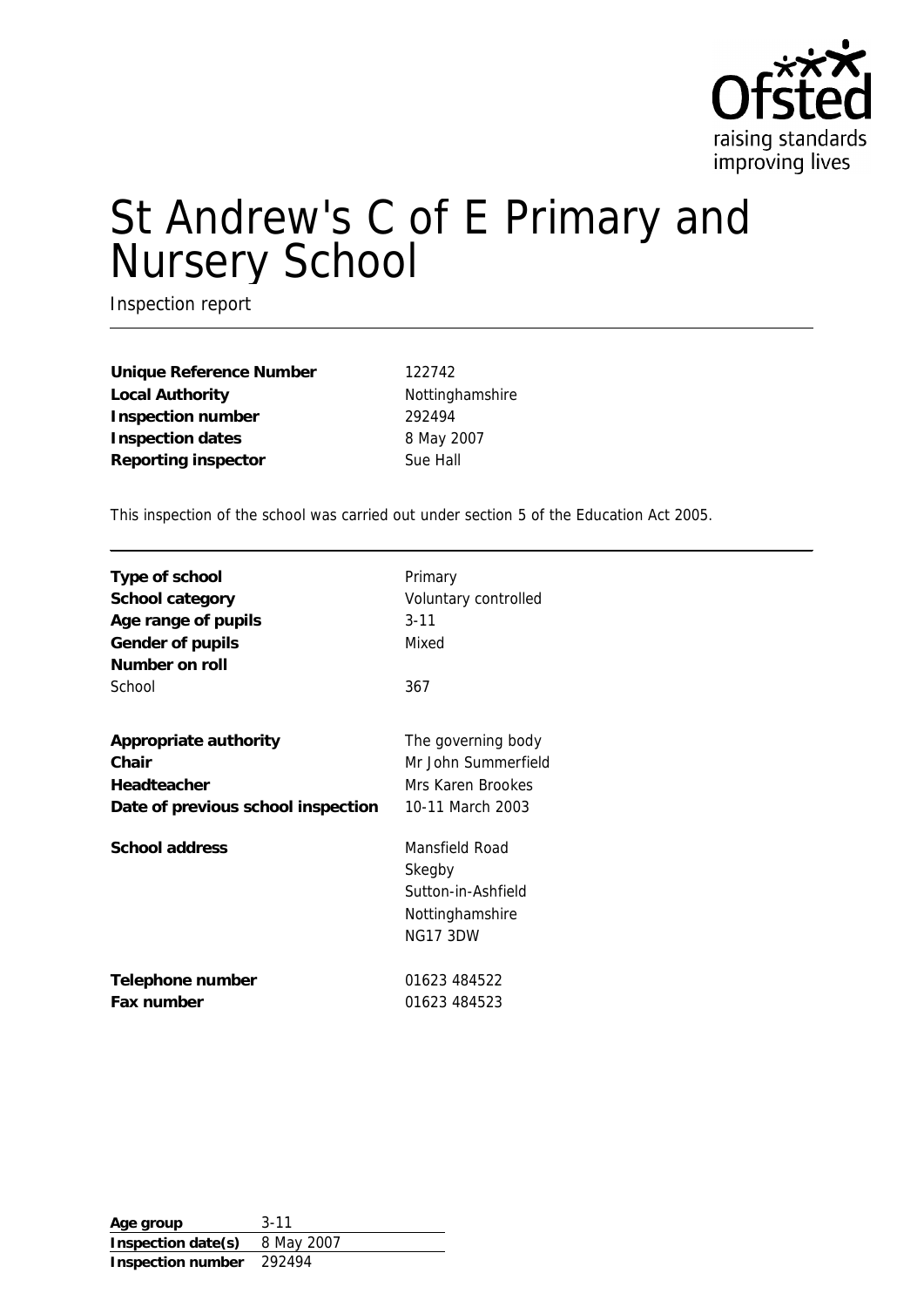© Crown copyright 2007

#### Website: www.ofsted.gov.uk

This document may be reproduced in whole or in part for non-commercial educational purposes, provided that the information quoted is reproduced without adaptation and the source and date of publication are stated.

Further copies of this report are obtainable from the school. Under the Education Act 2005, the school must provide a copy of this report free of charge to certain categories of people. A charge not exceeding the full cost of reproduction may be made for any other copies supplied.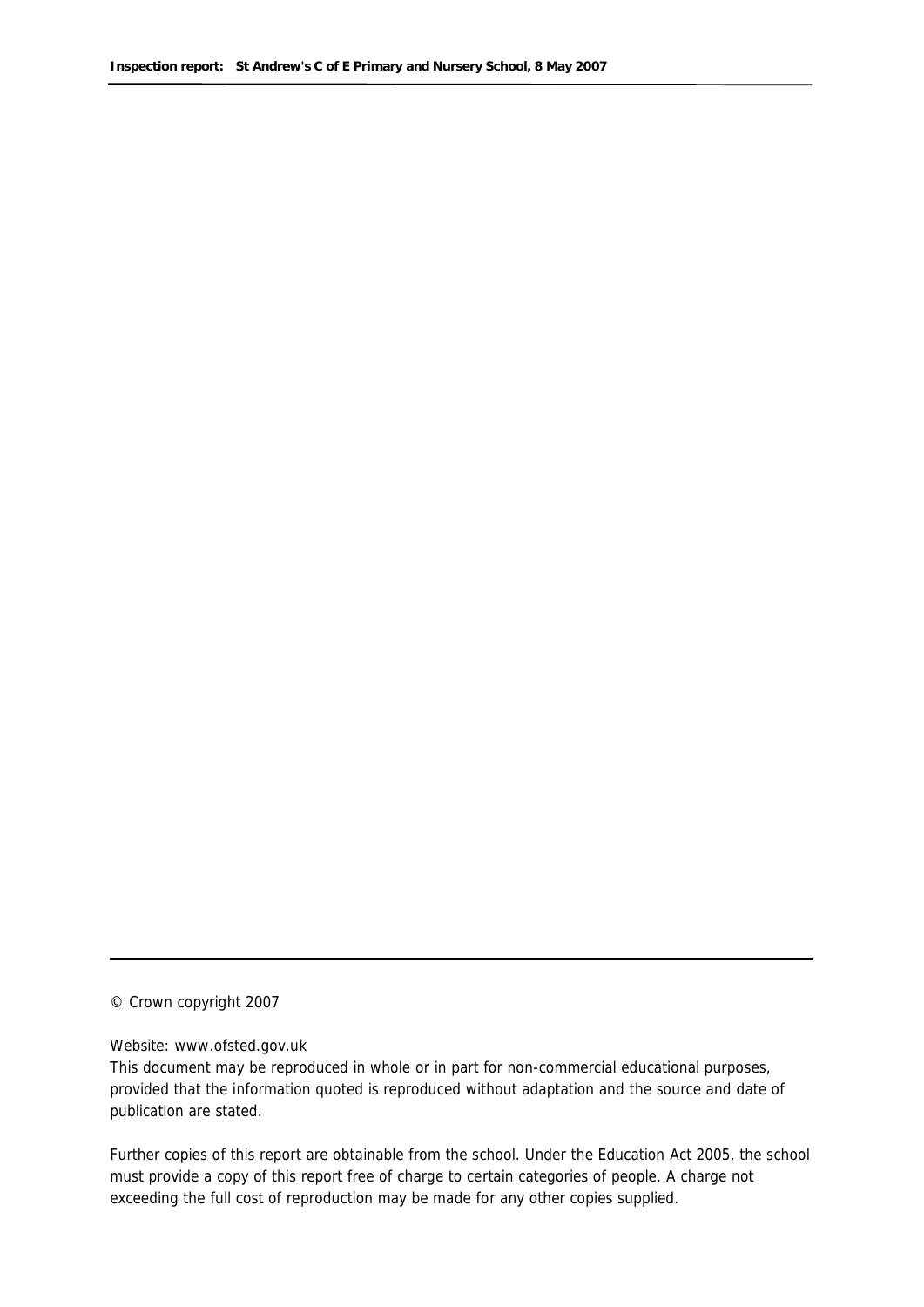# **Introduction**

The inspection was carried out by two Additional Inspectors.

# **Description of the school**

St Andrew's is a slightly larger than average sized primary school serving the former mining area of Skegby, near Mansfield. The attainment of pupils on entry to the nursery is slightly below what is normally expected of young children especially in the area of communications, language and literacy. The proportion of pupils eligible for free school meals is below average. The very large majority of pupils are of White British backgrounds and all speak English as their first language. The proportion of pupils who have learning difficulties and / or disabilities is below average. The school has gained Investors in People status and a Healthy Schools award.

Inspectors evaluated the overall effectiveness of the school and investigated the following issues: whether all pupils achieve all they can especially in English, whether teachers make full use of assessment information to set challenging tasks and whether the monitoring of the work of the school is effective in identifying areas for further improvement. Evidence was gathered from discussions with the headteacher, senior staff and governor representatives. In addition there was observation of parts of several lessons, scrutiny of school information and its self evaluation, samples of pupils' work and parent questionnaires, and discussions with pupils. Other aspects of the school's work were not investigated in detail.

#### **Key for inspection grades**

| Grade 1              | Outstanding  |
|----------------------|--------------|
| Grade 2              | Good         |
| Grade 3              | Satisfactory |
| $\sim$ $\sim$ $\sim$ |              |

Grade 4 Inadequate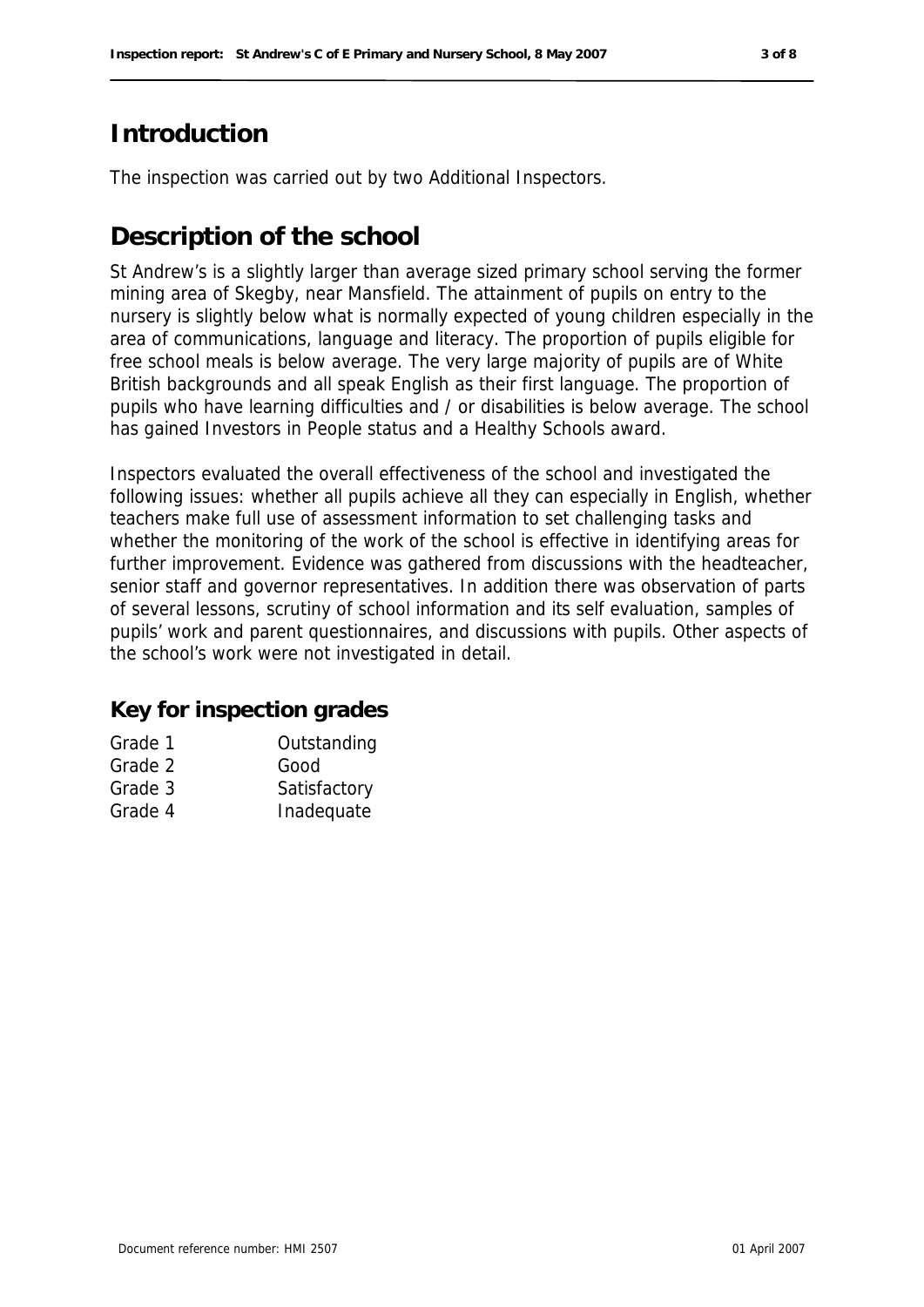# **Overall effectiveness of the school <b>Grade: 3**

The overall effectiveness of the school is satisfactory. This is a popular and oversubscribed school where there is a positive ethos and where people get on well together. Parents are pleased with the quality of education and care provided with one noting that the school is 'producing well mannered and well educated children'. The school provides satisfactory value for money and has satisfactory capacity to improve. The school's own evaluation is higher in all areas, other than for personal development, than the inspection findings indicating scope for the school to be more rigorous in the evaluation of its performance.

Progress and provision in the Foundation Stage is satisfactory. Whilst it was not possible to inspect provision in the Foundation Stage in depth, observations which were made indicated that staff did not ask enough of the pupils in what they were doing. As pupils move through the school most make steady progress in literacy. However, their ability to read is often much better than their writing skills, which are below average. National test results at age eleven show variation from year to year. Last year standards in English were considerably below those in mathematics and very few pupils achieved the higher levels in writing. While overall standards across the subjects in Year 6 have largely been average in the last two years, school tracking data suggests that they are improving this year because of more focused teaching, particularly in Year 6. However, the progress made across the school is inconsistent and overall standards in writing are still below those in other areas. Over time, while the progress of boys and girls including those of different abilities and backgrounds is similar, some pupils have not attained the standards they are capable of and the achievement of all groups of pupils is no better than satisfactory.

Pupil's personal development is good as is their spiritual, moral, social and cultural development. Pupils behave well and have positive attitudes to their learning. There is a good emphasis on moral development and pupils understand their rights and responsibilities as part of the school community. There are good opportunities to develop social skills through discussions and opportunities to work in groups. This is seen well in the very enthusiastic way in which higher attaining Year 6 pupils discuss their ideas, give everyone the opportunity to contribute and value each others' ideas. Pupils have a good understanding of how to adopt a healthy lifestyle. They enjoy the healthy school menus although they have fewer physical education lessons than recommended. They know how to keep themselves safe and enjoy the opportunity to take on responsibilities including taking part in the school council. Attendance is satisfactory although the rate is adversely affected by families who take holidays in term time.

The quality of teaching and learning are satisfactory overall. While good elements were observed in the inspection and the teaching of the oldest pupils is occasionally outstanding, the teaching of some skills, and in particular writing, is not consistent enough across the school. This is largely because staff do not make effective enough use of assessment information to set consistently challenging work. The curriculum is satisfactory overall. The emphasis placed on the development of writing skills has not so far been effective in maximising the opportunities for pupils to prepare well for their future economic well-being. The care, guidance and welfare of pupils are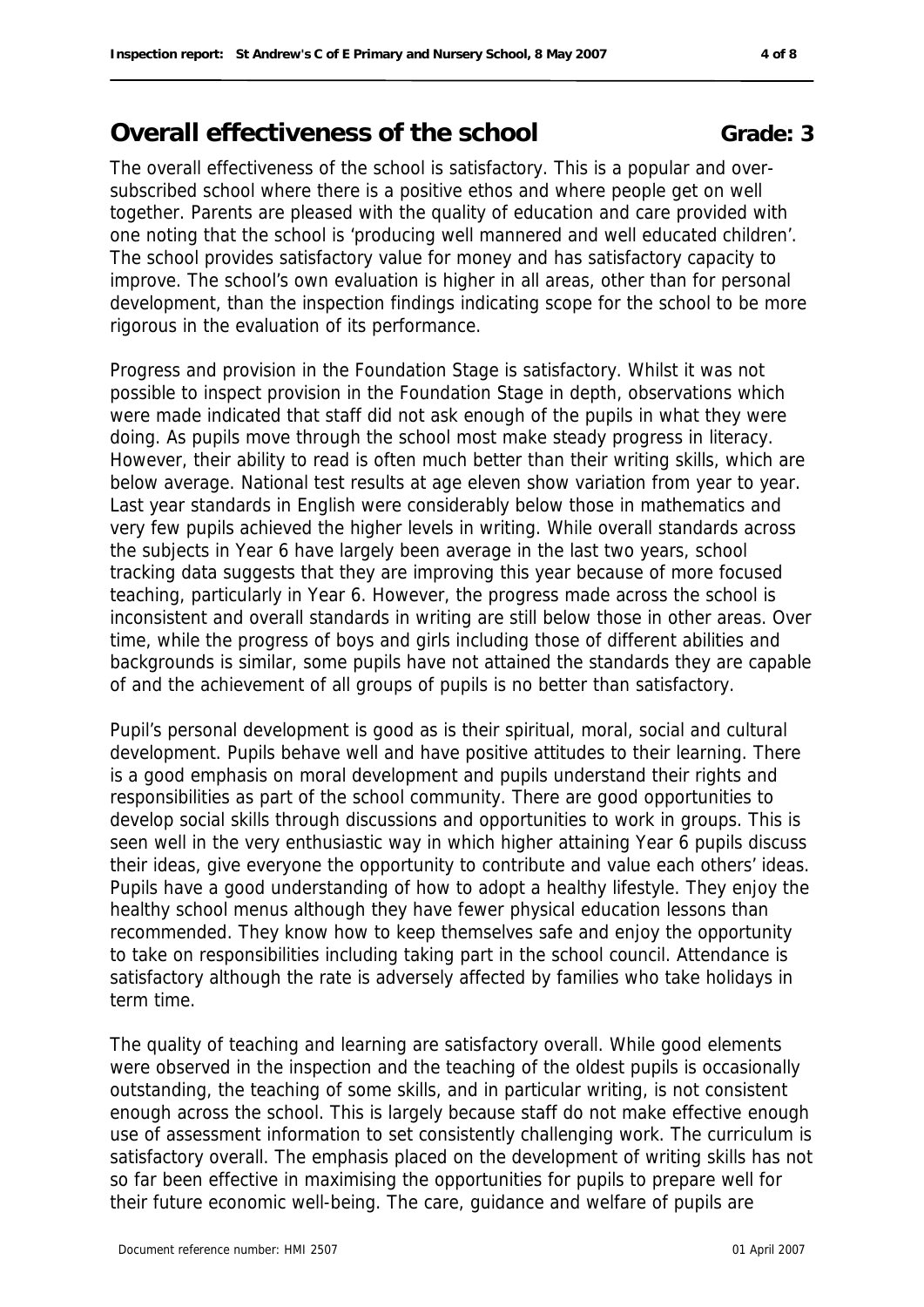satisfactory and the school ensures that the safeguarding of pupils is a key focus. Pastoral care is good. Pupils are confident that there are plenty of adults to talk to if they are worried. The needs of pupils who have learning difficulties and / or disabilities are met well and good quality support is provided by experienced teaching assistants. However, the information available from the checks made on pupil progress is not used well enough to guide the school's planning, particularly in English.

The quality of leadership and management are satisfactory. The headteacher and deputy have good communication skills and are well respected by parents, pupils and staff. The school has been very successful in past years but has not acted with sufficient urgency to address the more recent dips in achievement and standards. Improvement planning is satisfactory but does not consistently identify how the school will tackle specific weaknesses such as writing well enough and, as a result, improvement is not as fast as it could be. Governance is satisfactory. Governors are enthusiastic and supportive and are keen to develop their role further in monitoring the school's progress and development. While senior staff and subject leaders have occasional opportunities to monitor the quality of teaching and learning across the school, such work lacks evaluative rigour in identifying specifically what needs to be done to bring about improvement.

#### **What the school should do to improve further**

- Raise standards in writing by ensuring that pupils of all abilities are fully challenged and achieve all they can in the different aspects of writing.
- Ensure more consistency in the analysis and use of assessment information to inform planning particularly in core subjects.
- Develop a more rigorous and consistent approach by senior staff to checking how well the school is doing when updating school improvement planning.

A small proportion of the schools whose overall effectiveness is judged satisfactory but which have areas of underperformance will receive a monitoring visit by an Ofsted inspector before their next section 5 inspection.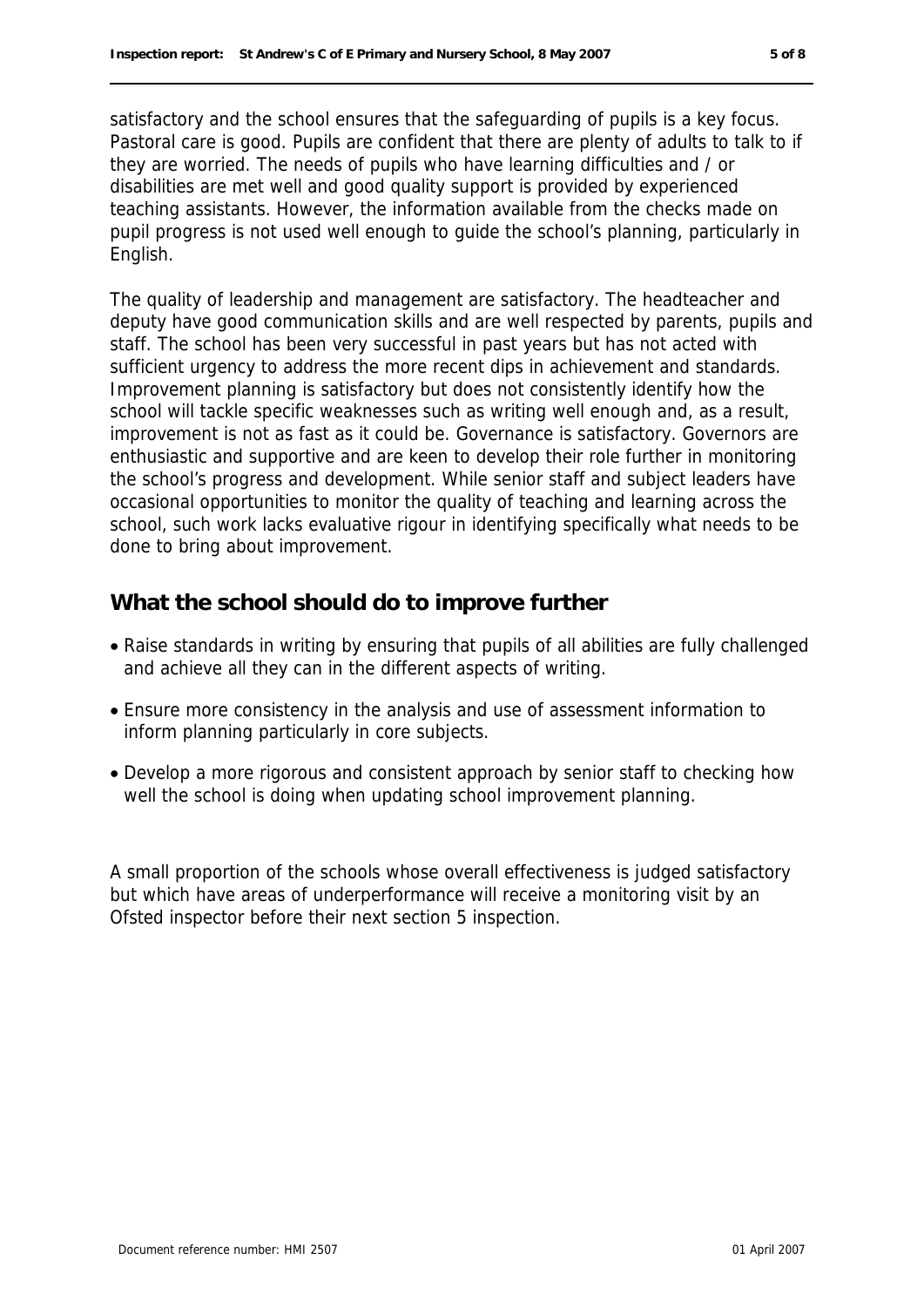**Any complaints about the inspection or the report should be made following the procedures set out in the guidance 'Complaining about inspections', which is available from Ofsted's website: www.ofsted.gov.uk.**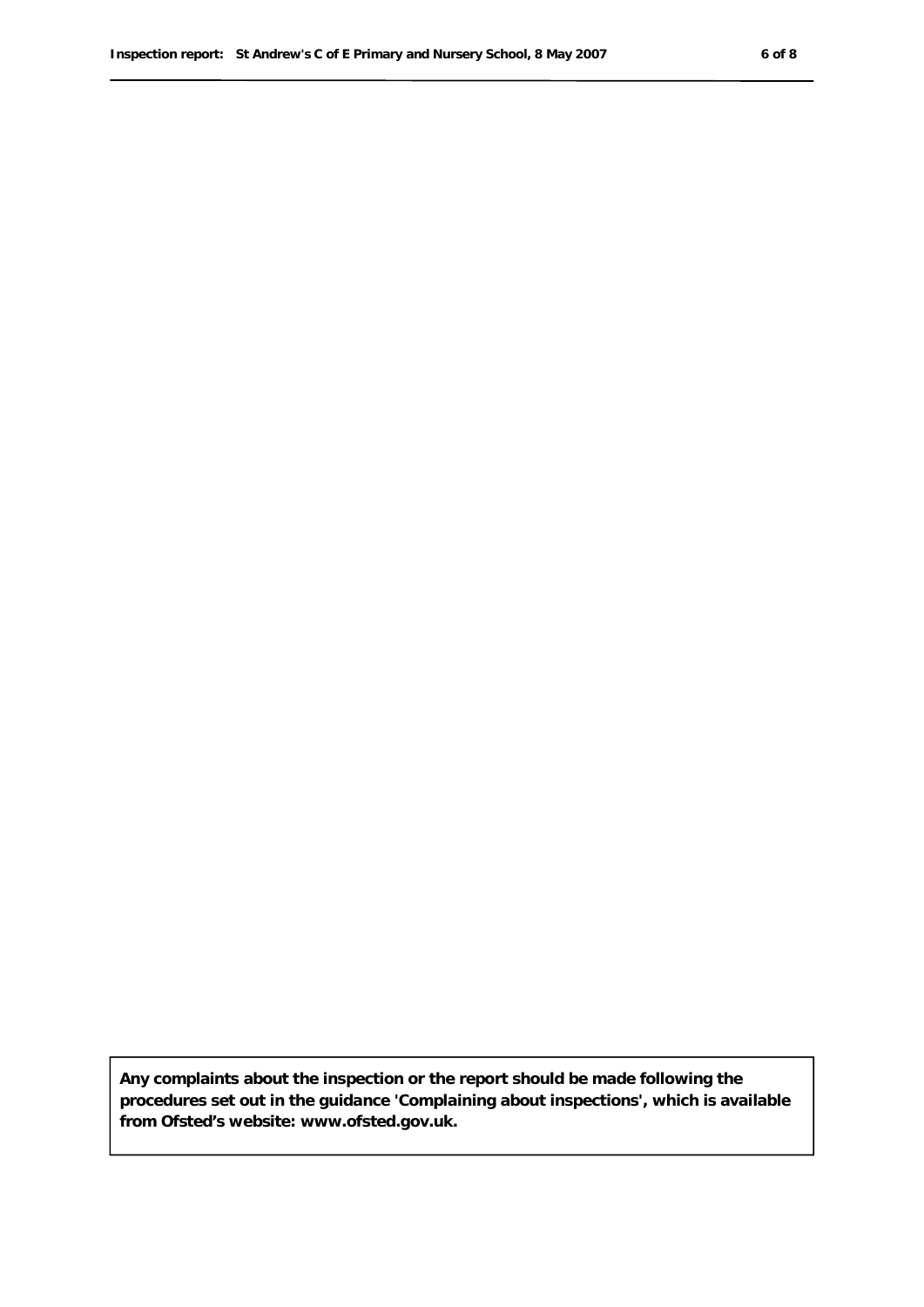#### **Annex A**

# **Inspection judgements**

| School<br>Key to judgements: grade 1 is outstanding, grade 2 good, grade 3<br>l Overall<br>satisfactory, and grade 4 inadequate. |
|----------------------------------------------------------------------------------------------------------------------------------|
|----------------------------------------------------------------------------------------------------------------------------------|

### **Overall effectiveness**

| How effective, efficient and inclusive is the provision of education,<br>integrated care and any extended services in meeting the needs of<br>learners? | 3 |
|---------------------------------------------------------------------------------------------------------------------------------------------------------|---|
| The quality and standards in the Foundation Stage                                                                                                       |   |
| The capacity to make any necessary improvements                                                                                                         |   |

### **Achievement and standards**

| How well do learners achieve?      |  |
|------------------------------------|--|
| The standards' reached by learners |  |

# **Personal development and well-being**

| How good is the overall personal development and well-being of the<br>learners? | 2             |
|---------------------------------------------------------------------------------|---------------|
| The extent of learners' spiritual, moral, social and cultural development       | 2             |
| How well learners enjoy their education                                         |               |
| The extent to which learners adopt safe practices                               | $\mathcal{P}$ |
| The extent to which learners adopt healthy lifestyles                           | 2             |
| The extent to which learners make a positive contribution to the community      | 2             |
| How well learners develop workplace and other skills that will contribute to    |               |
| their future economic well-being                                                |               |

# **The quality of provision**

| How effective are teaching and learning in meeting the full range of<br>learners' needs?              |   |
|-------------------------------------------------------------------------------------------------------|---|
| How well do the curriculum and other activities meet the range of<br>needs and interests of learners? | 2 |
| How well are learners cared for, guided and supported?                                                |   |

## **Leadership and management**

-

| How effective are leadership and management in raising<br>achievement and supporting all learners? | 3   |
|----------------------------------------------------------------------------------------------------|-----|
| Do procedures for safeguarding learners meet current government<br>requirements?                   | Yes |
| Does this school require special measures?                                                         | No  |
| Does this school require a notice to improve?                                                      | Νo  |

<sup>&</sup>lt;sup>1</sup> Grade 1 - Exceptionally and consistently high; Grade 2 - Generally above average with none significantly below average; Grade 3 - Broadly average to below average; Grade 4 - Exceptionally low.